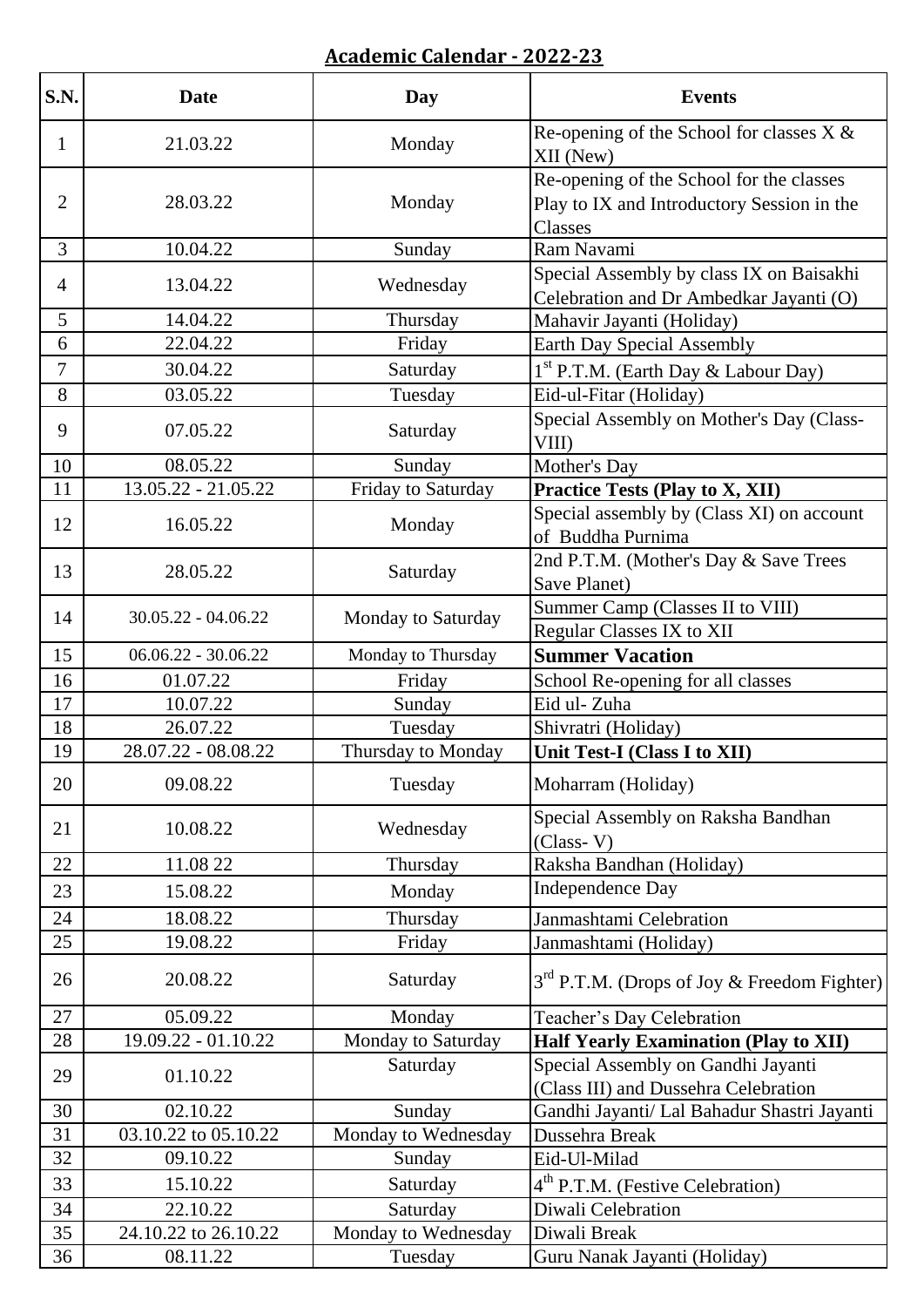## **Academic Calendar - 2022-23**

| S.N. | <b>Date</b>           | Day                 | <b>Events</b>                                                    |
|------|-----------------------|---------------------|------------------------------------------------------------------|
| 37   | 09.11.22              | Wednesday           | <b>Sports Opening Ceremony</b>                                   |
| 38   | 14.11.22              | Monday              | <b>Sports Valediction Ceremony</b>                               |
| 39   | 04.12.22              | Sunday              | Annual Day (Scottish Fantasia)                                   |
| 40   | $12.12.22 - 22.12.22$ | Monday to Thursday  | $1st$ Pre-Board (Class X & XII) &<br>Unit Test -2 (I to IX & XI) |
| 41   | 22.12.22              | Thursday            | Math's Day Celebration                                           |
| 42   | 24.12.22              | Saturday            | <b>Christmas Celebration</b>                                     |
| 43   | 25.12.22              | Sunday              | Christmas Day                                                    |
| 44   | 31.12.22              | Saturday            | 5 <sup>th</sup> P.T.M. (Games for parents & Maths                |
|      |                       |                     | Exhibition)                                                      |
| 45   | $02.01 - 23$          | Monday              | Happy New Year (Caring by Sharing)                               |
| 46   | 12.01.23              | Thursday            | National Youth Day                                               |
| 47   | 13.01.23              | Friday              | Lohri (Observation)                                              |
| 48   | 14.01.23              | Saturday            | Makar Sakranti (Holiday)                                         |
| 49   | $16.01.23 - 25.01.23$ | Monday to Wednesday | 2nd Pre-Board (Class- X & XII)                                   |
| 50   | 23.01.23              | Monday              | Prakram Diwas (O)                                                |
| 51   | 26.01.23              | Thursday            | Republic Day & Graduation Ceremony                               |
| 52   | 30.01.23              | Monday              | <b>Martyrs Day</b>                                               |
| 53   | 11.02.23              | Saturday            | <b>Quiz Competition (SPARK)</b>                                  |
| 54   | 12.02.23              | Sunday              | <b>Foundation Day</b>                                            |
| 55   | 18.02.23              | Saturday            | Maha Shivratri (Holiday)                                         |
| 56   | 25.02.23              | Saturday            | Thanks Giving Day (Class - I to IX & XI)                         |
| 57   | $27.02.23 - 20.03.23$ | Monday to Monday    | Annual Examination (Class - Play to IX &<br>$\mathbf{X}$ I)      |